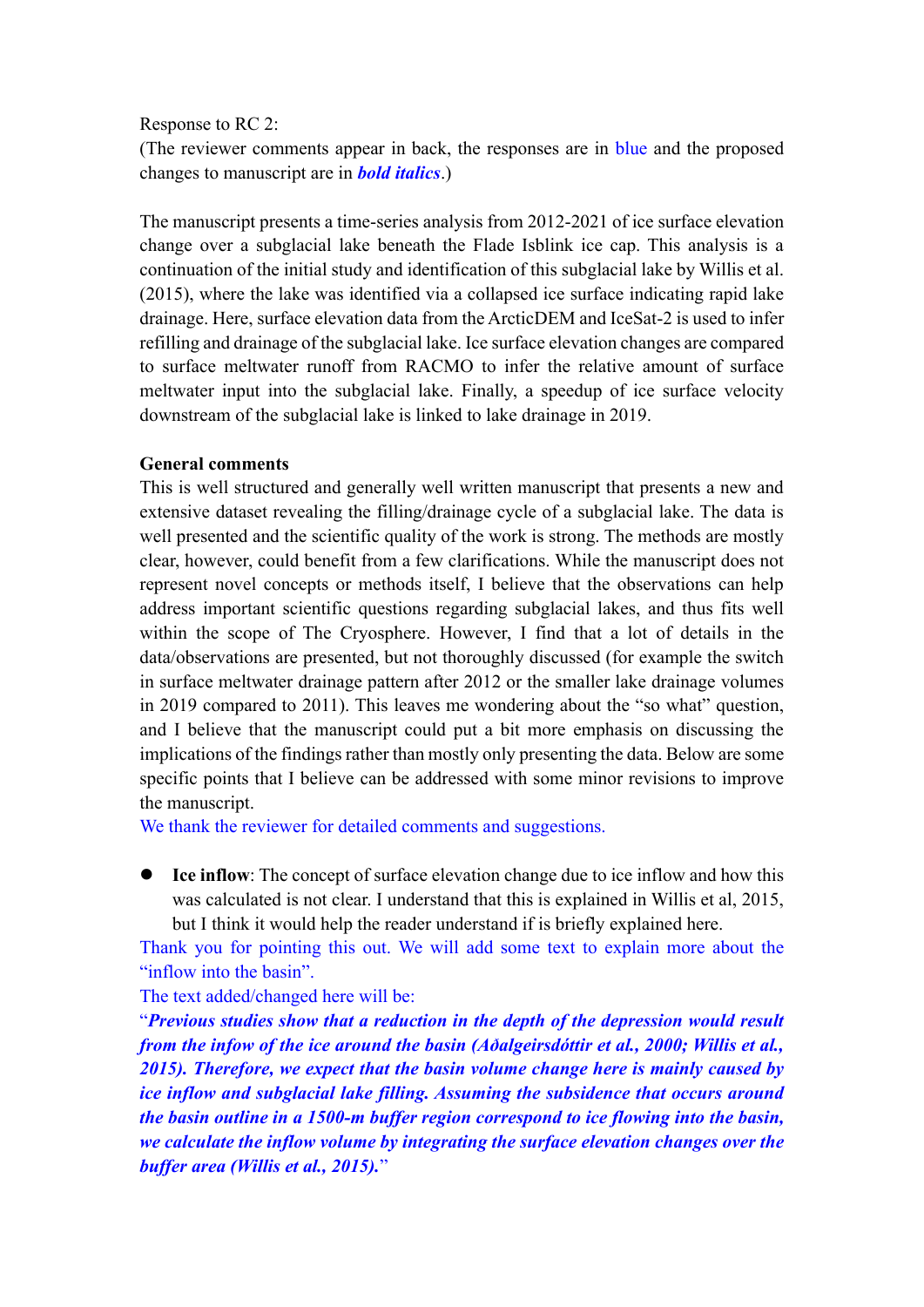⚫ **Ice surface velocity change**: It is unclear why and how this specific small area was chosen to evaluate changes in ice surface velocity. Is this based on where subglacial water routing is expected (e.g. from water routing models)? I believe that it would be better to include a larger area in the analysis, or present velocity time series from multiple locations downstream. Another idea would be to present an additional map (rather than time series) with the velocity difference between January 2019 and July 2019 to infer the velocity changes in the wider region.

Thank you for the suggestion. We do understand that more velocity variations analysis is desirable, and we would very much like to show the velocity change map or velocity change profile. But unfortunately, the coverage of the velocity product is poor in July and August 2019, due to few successful matching pixels in the summer when intense surface melting usually happened. Therefore, we are limited in where we can sample the velocity and choose to calculate the mean velocity from a region (800m\*800m) located downstream of the collapse basin.

We will modify the text to clarify why this specific small area was chosen to evaluate changes in ice surface velocity.

"*Due to the limited coverage of the ice velocity product in the summer, a 800m\*800m region that is located downstream of the collapse basin is chosen to evaluate changes in ice surface velocity (Figure 6c). We calculate the mean velocity within this region to estimate the velocity time series from 2018 to 2020.*"

- ⚫ **Figure 2**: I generally like Figure 2 as one can clearly see the surface elevation rising from 2012-2019. However, the surface lowering in 2019 and uplift afterwards is difficult to see. I suggest separating this time period (2019-2021) into a different graph, maybe in another four subplots to the right? If this way the panels become too small, I suggest putting graph a) and the legend to the bottom of the plot. Thank you for the suggestion. We will improve this figure accordingly.
- ⚫ **Discussion of surface meltwater drainage change**: It would be great to add the location of the meltwater drainage through the crevasses from 2012 to Figure 5, so that the changes can be observed more clearly. If possible, I suggest marking the location of these crevasses on one of the panels in Figure 5 or adding a separate panel from 2012. I am also curious of why there is a change in supraglacial hydrology (e.g. changes in surface slope?), and how the different drainage locations (crevasses at the edge of basin versus drainage through moulin within the basin) would affect the subglacial lake and basin volume changes. I feel that this change in meltwater routing is presented, but then not fully discussed.

Thank you for the suggestion. We will mark the location of these crevasses in Figure 5. In the revised version, we will also try to discuss the reason of supraglacial hydrology changes and how these changes affect the subglacial lake and basin volume changes during 2014-2016.

**Discussion of lake drainage 2011 vs. 2019**: The lake drainage in 2019 is briefly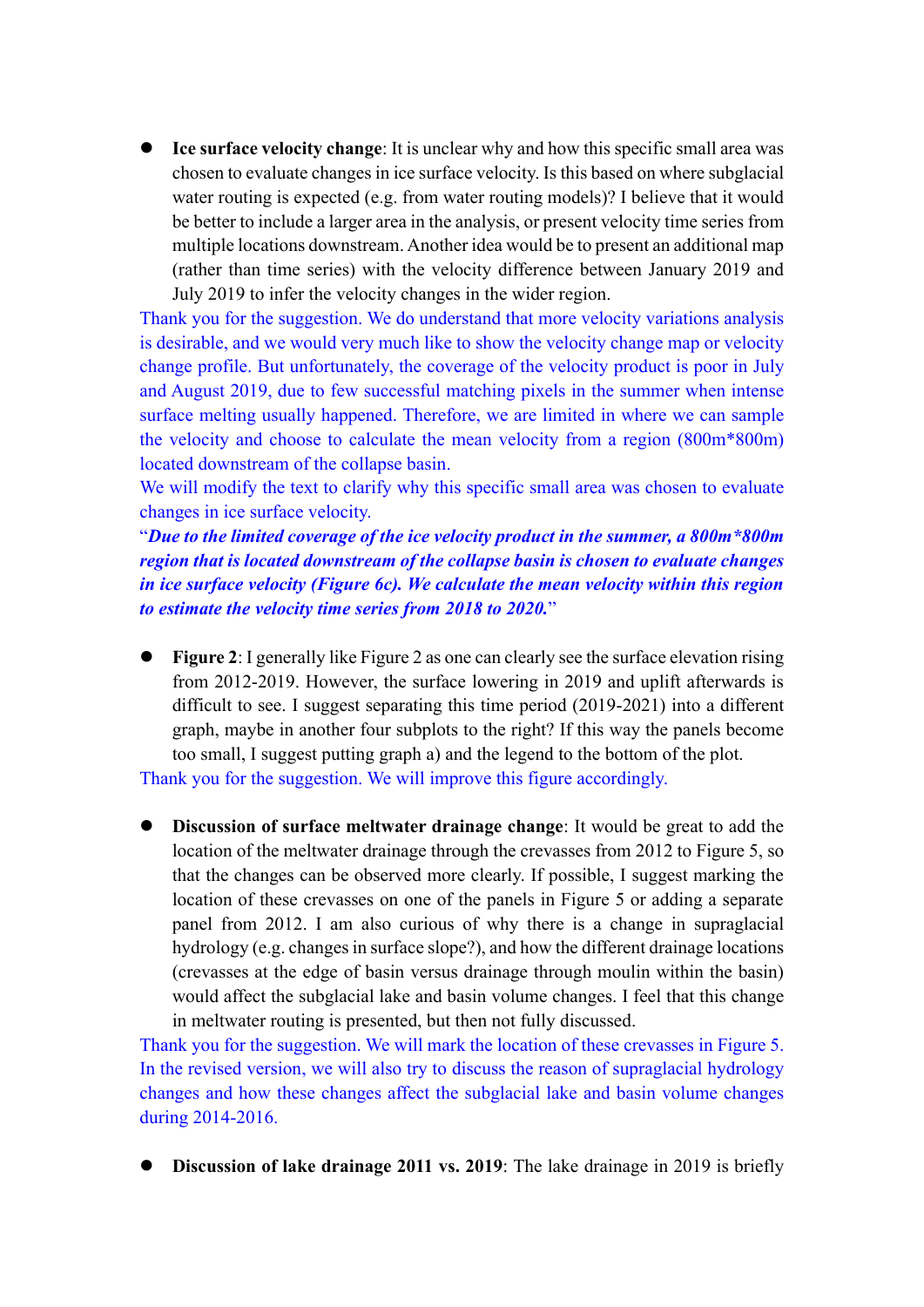discussed, however, I think that there could be a bit more discussion on the difference in water release between 2011 and 2019. For example, the possibility that the lake is behind a bedrock ridge is mentioned (L238-240), but why would there be a release of all water in 2011 and not in 2019? And are there other observations of partial lake drainage elsewhere? Similarly, it would be interesting to compare the volume/time of water increase/drainage to other subglacial lakes, e.g. using the inventory by Livingstone et al, (2022). And finally, what implications could the remaining water in the subglacial lake have? E.g. would we expect another lake drainage in a few years, and would this cause a speedup or potentially a GLOF?

Livingstone, S. J., Li, Y., Rutishauser, A., Sanderson, R. J., Winter, K., Mikucki, J. A., et al. (2022). Subglacial lakes and their changing role in a warming climate. Nature Reviews Earth & Environment, 1–19. [https://doi.org/10.1038/s43017-021-](https://doi.org/10.1038/s43017-021-00246-9) [00246-9](https://doi.org/10.1038/s43017-021-00246-9)

Thank you for the suggestion. We agree that the initial version did not sufficiently discuss the lake drainage in 2019. In the revised version, we will add a comparison on the water drainage time and volume, and give more discussion about the partial lake drainage and the future evolution of the subglacial lake.

⚫ **Language/grammar**: The manuscript is mostly clear and concisely written, however, there are a few instances where the grammar/language would benefit from some minor editing. I've added a few suggestions in the specific comments, but I probably didn't catch everything.

We regret there were problems with the English. In the revised version, the manuscript will be carefully checked by a native English speaker to make sure the grammar is correct.

## **Specific comments**

L20: I suggest replacing "e.g." with "such as" Agreed. We will correct this.

L24: I suggest changing to "..,which need to be further quantified" Agreed. We will correct this.

L38-43, 185: I suggest adding a link to the most recent subglacial lake inventory: Livingstone, S. J., Li, Y., Rutishauser, A., Sanderson, R. J., Winter, K., Mikucki, J. A., et al. (2022). Subglacial lakes and their changing role in a warming climate. Nature Reviews Earth & Environment, 1–19.<https://doi.org/10.1038/s43017-021-00246-9> Agreed. We will cite this inventory in the proper place.

L45: Previously the abbreviation GrIS is used with "the" GrIS, I suggest making this consistent throughout the text.

Thank you for catching this. We will use "the GrIS" throughout the text for consistency.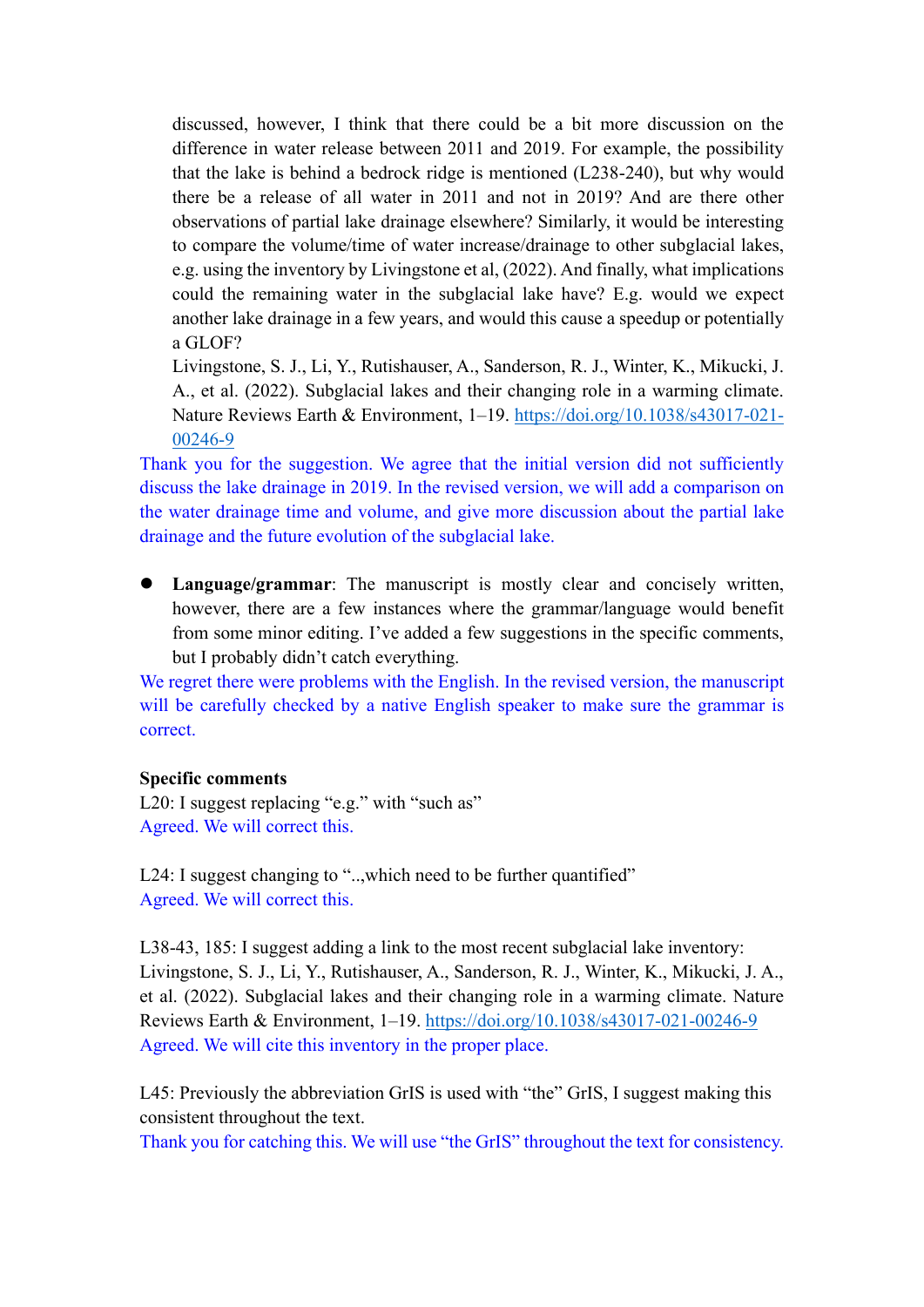L50-54: The figure caption misses a few articles, e.g. "Background is a Landsat-8…", "The black box shows the location of b" Thank you for catching this. We will correct this.

L53: I believe that "Blue lines" be replaced with "Black lines" in the text (Figure 2b). Thank you for catching this. We will correct this.

L58: I suggest changing to "as supraglacial meltwater was transported to the ice base, refilling the subglacial lake." Agreed. We will correct this.

L59: The sentence structure is a bit misleading; the similar glacial setting of the Flade Isblink ice cap subglacial lake to the GrIS is probably not the "main reason" to study this lake. But studying the Flade Isblink subglacial lake can lead to important improvements in our understanding of subglacial lakes beneath the GrIS. I suggest changing the sentence structure to be more clear.

Agreed. We will modify the sentence to improve clarity.

"*Although this subglacial lake is located under the ice cap which is not directly connected to the wider GrIS, its glacial setting is similar to that of GrIS. It is important to investigate its behavior and influence, as it can lead to improvements in our understanding of subglacial lakes beneath the GrIS.*"

L75: I suggest outlining the 1500 m buffer zone for the ArcticDEM co-registration to Figure 1b, so that is more clear where this zone is. Thank you for the suggestion. We will show this buffer zone in Figure 2.

L84: I suggest deleting "accurate" Agreed. We will correct this.

L90: add "...(4 pairs) that pass through..." Agreed. We will correct this.

L91: I suggest changing "pass" to "passing" Agreed. We will correct this.

L97-98: It is not clear to me what is meant by "original elevations", please specify. "original elevations" here means the elevation value directly extracted from the ICESat-2 data. We will modify this sentence for clarify.

"*… and comparing to the original elevations that extracted from the ICESat-2 data for the two adjacent measurements.*"

L110: It is not entirely clear how the elevation change due to ice inflow is derived. I think adding a brief section to explain the concept and how this was calculated would help the reader better understand.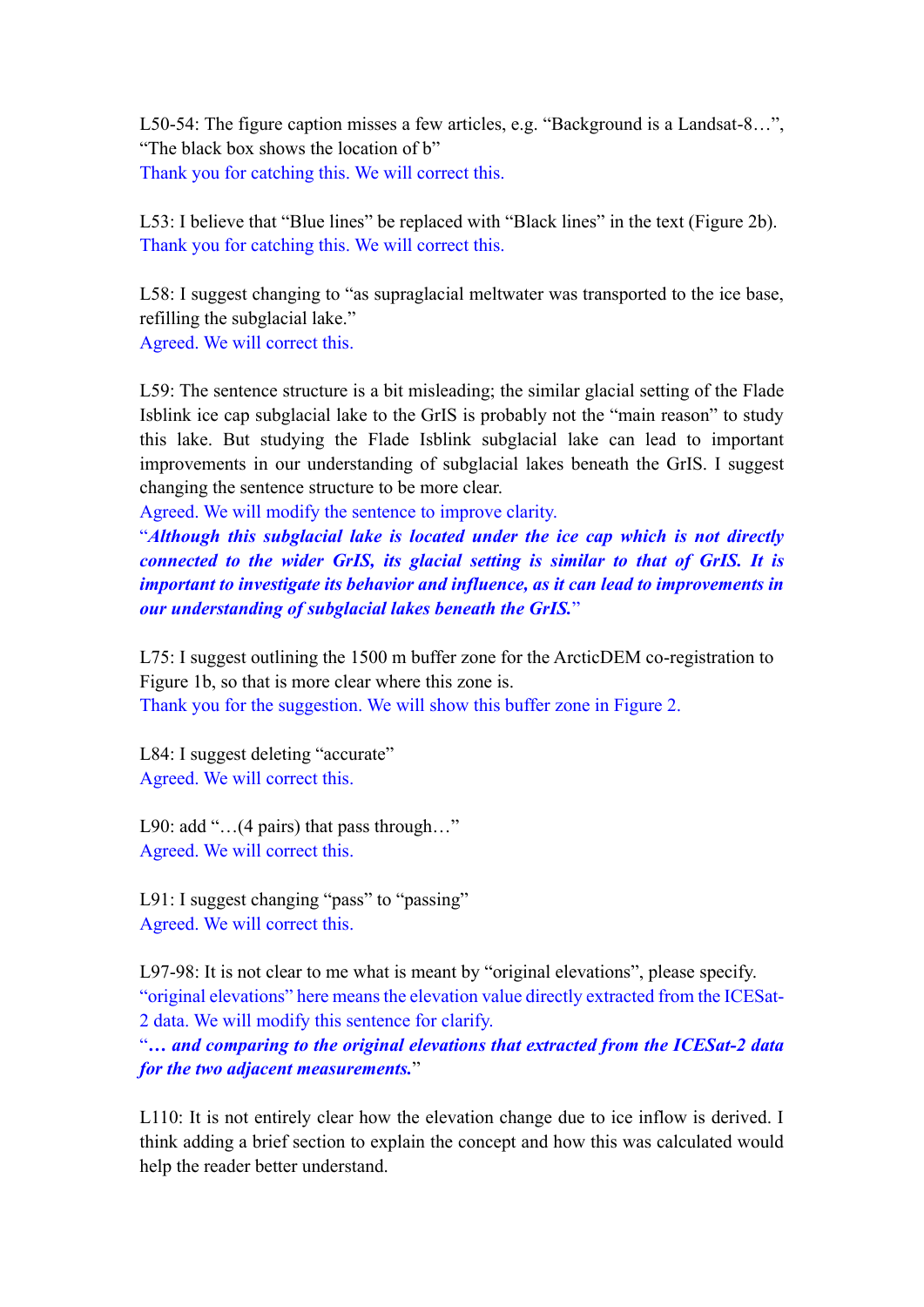Agreed. We will add some text to explain more about the "inflow into the basin". The text added/changed here will be:

"*Previous studies show that a reduction in the depth of the depression would result from the infow of the ice around the basin (Aðalgeirsdóttir et al., 2000; Willis et al., 2015). Therefore, we expect that the basin volume change here is mainly caused by ice inflow and subglacial lake filling. Assuming the subsidence that occurs around the basin outline in a 1500-m buffer region correspond to ice flowing into the basin, we calculate the inflow volume by integrating the surface elevation changes over the buffer area (Willis et al., 2015).*"

L120: add "... runoff within the catchment..." Thank you for catching this. We will correct this.

L123: add "acquired during the 2014-202..." Thank you for catching this. We will correct this.

L145: change to  $km<sup>2</sup>$ Thank you for catching this. We will correct this.

L156: change to ... "at a rate of ..." Thank you for catching this. We will correct this.

L169: It is not entirely clear to me what the volume of the collapse basin contains; Is it the volume between the pre-collapse ice surface and the post-collapse (and rising) ice surface, e.g. filled with air? Or is it the combination of the subglacial lake water and the ice column above? It might be good to clarify this. From the explanation of "decreasing basin volume", I assume it is the basin volume filled with air. It might also be good to then specify on Figure 4 that the Basin volume change is a volume loss, whereas the ice flow and subglacial lake volume change is a volume gain.

Thank you for the suggestion. Indeed, here the volume of the collapse basin means the volume between the pre-collapse ice surface and the post-collapse ice surface. We will add a sentence to clarify this and modify the description of the volume change in Figure 4.

"*We define the volume of the collapse basin to be the volume between the pre-collapse ice surface and the post-collapse ice surface.*"

L200: It would be great to show the drainage pattern in 2012 as compared to 2014-16. Thank you for the suggestion. We will mark the location of the crevasses where meltwater mainly drained in 2012 in Figure 5.

L255-257: I appreciate the speculation about the "missing" surface meltwater, but is there any evidence for firn aquifers or ice slabs in this area? From a quick check, it looks like there are some ice slabs marked on the Flade Isblink ice cap by MacFerrin et al. (2019) (dataset here: